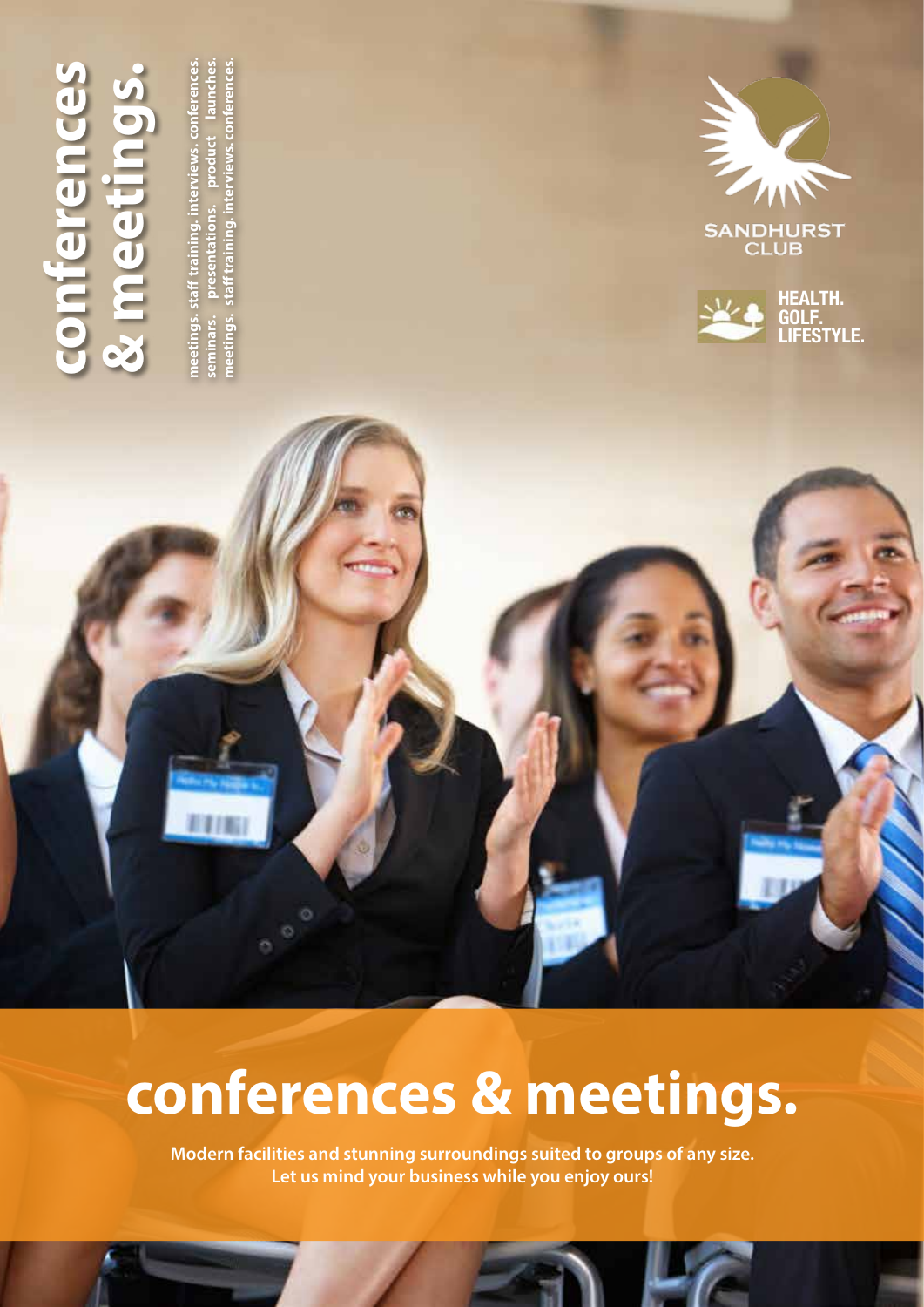## **choosing your room.**

### **Spoilt for choice**

Sandhurst Club provides beautiful, modern and flexible function rooms that can be tailored to suit any requirements. Choose from the Sandhurst Room or the Stones Room or combine the two for our stunning Grand Room. The Winter Garden area can be used as an adjoining space or as an informal semi-private function space. The new Piazza and Spring Garden provide beautiful breakout, al fresco dining or photography areas.



- Use of audio visual equipment, as above, subject to availability and conditions
- Notepads, pens, flipchart and whiteboard with markers and eraser
- Staging available for bookings over 50 quests (\$100 charge applies for bookings with fewer quests)
- Choice of furniture configuration in preferred style with choice of black or white table linen
- • Self serve tea and coffee station, ice water and mints

#### **Keep in mind**

- Room hire prices are only valid in conjunction with a minimum catering spend
- Half day room hire is 4 hours or full day room hire is 8 hours
- Prices are not valid on public holidays
- Additional audio visual equipment is available for hire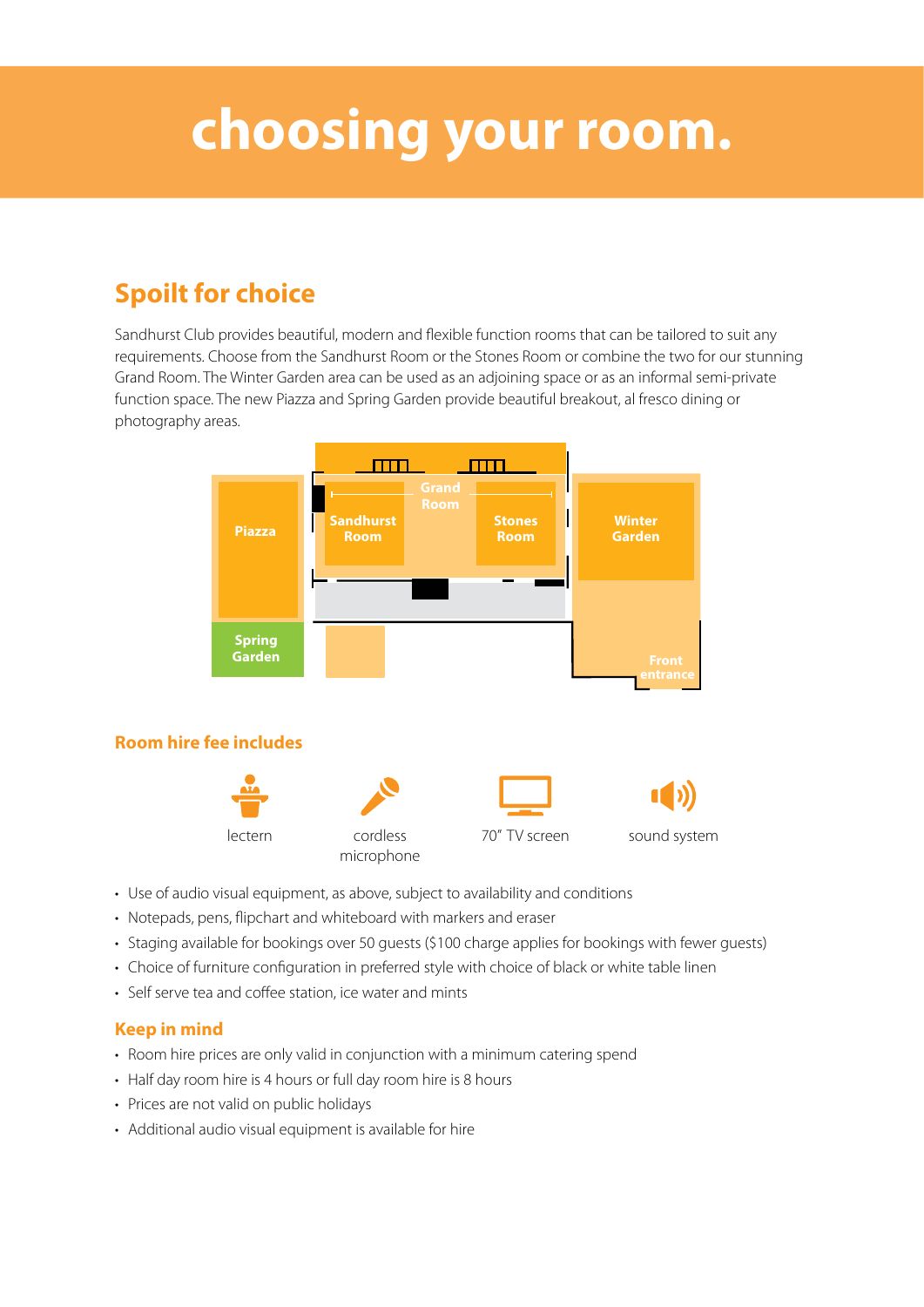### **stones room**

| Dimensions                        | 14m x 10.7m    |
|-----------------------------------|----------------|
| Theatre                           | 150            |
| Classroom                         | 50             |
| U-shape                           | 50             |
| Cabaret                           | 80             |
| Room hire<br>Half day<br>Full day | \$300<br>\$500 |



### **sandhurst room**

| Dimensions | $9.5m \times 10.7m$ |
|------------|---------------------|
| Theatre    | 70                  |
| Classroom  | 30                  |
| U-shape    | 30                  |
| Cabaret    | 50                  |
| Boardroom  | 30                  |
| Room hire  |                     |
| Half day   | \$200               |
| Full day   | \$350               |



### **grand room**

| Dimensions                        | 24.5m x 10.7m  |
|-----------------------------------|----------------|
| Theatre                           | 280            |
| Classroom                         | 70             |
| U-shape                           | 70             |
| Cabaret                           | 150            |
| Room hire<br>Half day<br>Full day | \$400<br>\$600 |

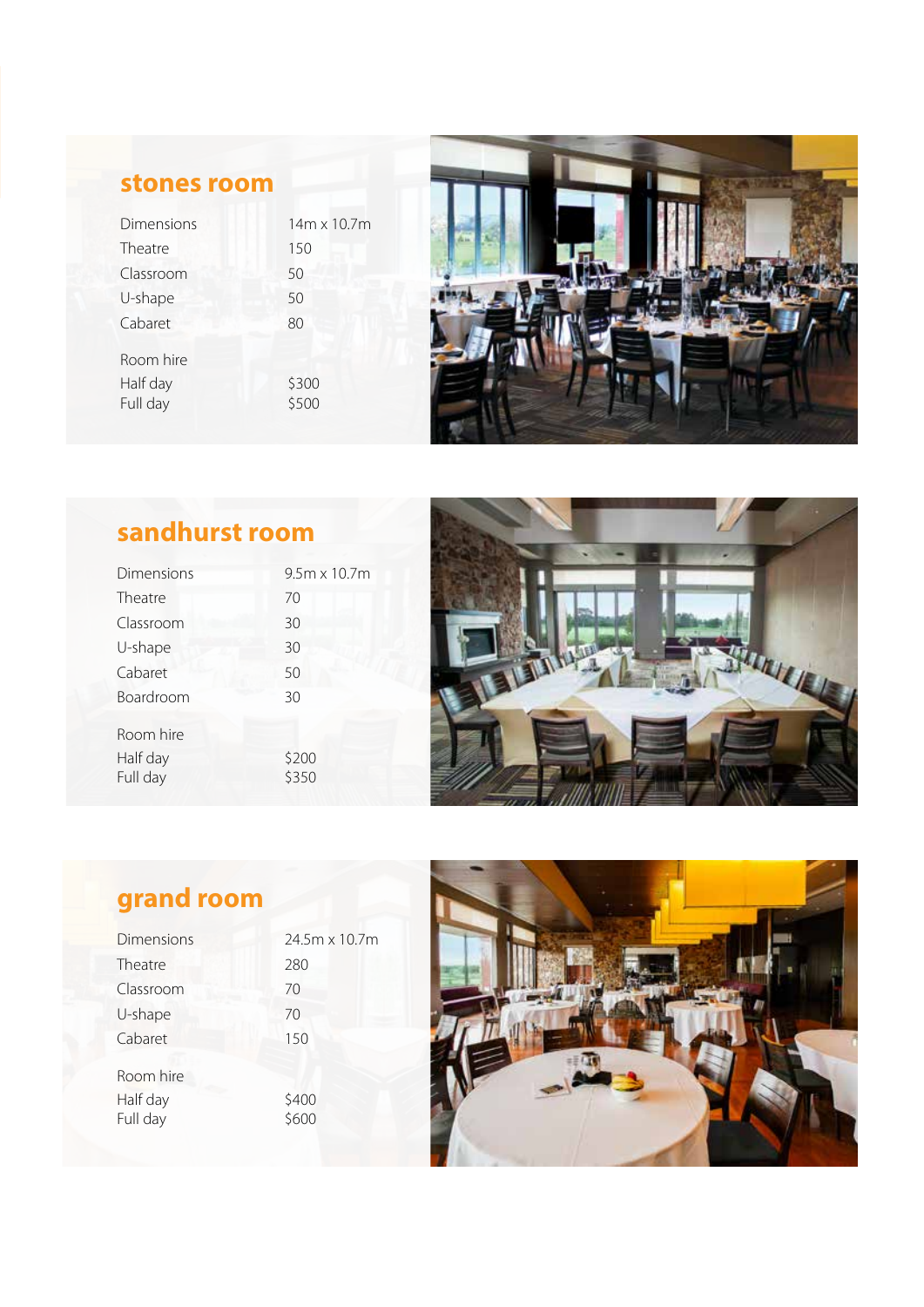# **breakfast.**

**The Continental breakfast and full breakfast buffet are well presented on platters and serving bowls and all hot items are served from chauffeurs. Portions are based on the final guest numbers provided and are not unlimited. All guests are serviced table by table to ensure food items can be replenished between tables.**



**Continental breakfast**

#### \$19.50 per person Minimum 10 guests

Filtered coffee and assorted teas

Chilled orange and apple juice

A selection of white, wholemeal and rye toast

Jams, marmalades, honey and vegemite

Assorted cereals, yoghurt and muesli

Baker's basket of croissants, Danish pastries and mixed muffins

Platter of seasonal fresh sliced fruits



#### **Plated hot breakfast**

\$22.50 per person Minimum 10 guests

Filtered coffee and assorted teas Chilled orange and apple juice Grilled bacon rashers Chipolata sausages

#### *Choice of one*

- Fluffy scrambled eggs
- Poached eggs

#### *Choice of three*

- • Grilled tomato with herb butter
- • Sautéed mushrooms
- Spinach
- Crispy hash browns
- • Toast



**Full buffet breakfast** \$27.50 per person Minimum 30 guests

Filtered coffee and assorted teas

Chilled orange and apple juice

A selection of white, wholemeal and rye toast

Jams, marmalades, honey and vegemite

Assorted cereals, yoghurt and muesli

Baker's basket of croissants, Danish pastries and mixed muffins

Platter of seasonal fresh sliced fruits

Grilled tomato with herb butter

Sautéed mushrooms

Spinach

Crispy hash browns

Grilled bacon rashers

#### *Choice of one*

- Fluffy scrambled eggs
- Poached eggs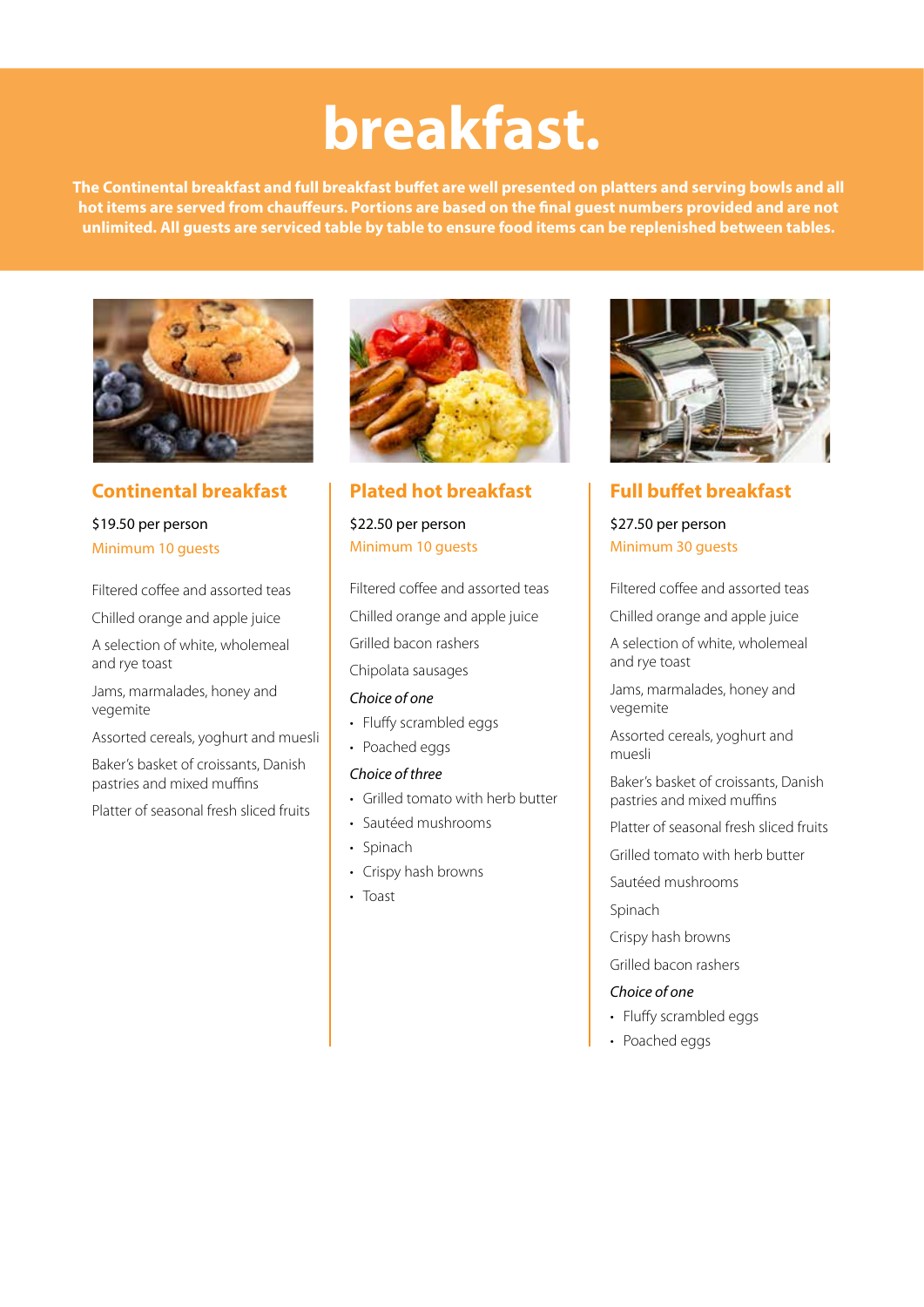# **conference day packages.**

**Each of our two packages are inclusive of morning tea (Chef's selection of pastries and muffins) afternoon tea (Chef's homemade biscuits and mini cakes or fruit platter), soft drinks and juices, self serve tea and coffee and your choice of either the Sandwich Luncheon package or Hot Luncheon package.**

#### **Sandwich Luncheon**

\$28 per person No minimum guest number

#### **Included items**

Beef party pies with tomato relish

Homemade sausage rolls

Homemade quiches with capsicum chutney (vegetable / bacon)

#### **Sandwich options**

#### *Choice of two*

Assorted ribbon sandwiches wraps (tuna, chicken, egg, beef, vegetable)

Toasted gourmet paninis with melted cheese

Tandoori chicken wraps with pickled cucumber, onion and riata yoghurt sauce

Hungarian salami, roast capsicum, jalapenos and feta in a Turkish roll

Crispy chicken schnitzel, guacamole and coleslaw in a soft baguette

Chicken BLT with avocado and melted cheese in a brioche bun

Pulled pork sliders with kimchee, kewpie mayo and coriander

Roti wraps with spicy chicken, red onion and cheese

#### **Salad option** *(v)*

#### *Choice of one*

Butternut pumpkin, quinoa, feta, baby spinach and roasted capsicum salad *(gf)*

Roasted beetroot salad with mandarin segment, wild rocket, feta and balsamic reduction

Middle Eastern eggplant and chickpea salad with baby spinach, red onion and dukkah

#### **Hot Luncheon**

\$36.50 per person Minimum 10 guests Maximum 40 guests

#### *Each delegate to choose one option at morning tea or earlier*

Chicken parmigiana served with chips and salad Fish of the day served with chips and salad Steak of the day served with chips and salad Risotto or pasta of the day Steak sandwich Caesar salad Handmade vegetarian dumplings *(v)*



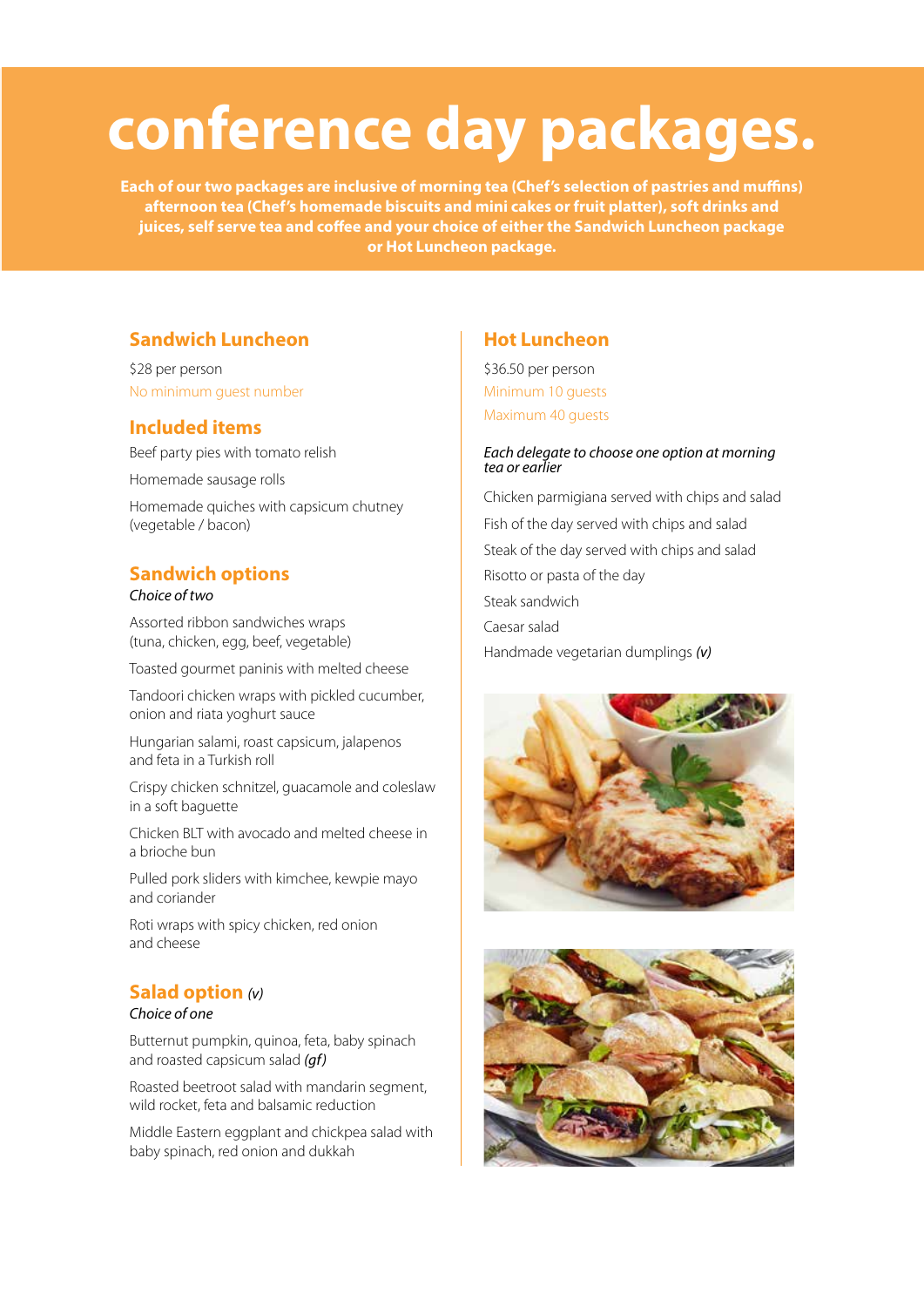# **add ons.**

#### **All prices are per person**



#### **Savoury**

Assorted ribbon sandwiches (tuna, chicken, egg, beef, vegetable)

| 6 points<br>4 points<br>2 points                                                                                                       | \$9.00<br>\$8.00<br>\$4.50 |
|----------------------------------------------------------------------------------------------------------------------------------------|----------------------------|
| Toasted gourmet paninis                                                                                                                | \$6.50                     |
| Trio of cheese platter<br>South Cape brie, smoked cheddar<br>and blue cheese with dried fruit,<br>nuts, quince paste and rice crackers | \$6.50                     |
| Open sandwich<br>Brioche open sandwich with smoked<br>salmon, cream cheese and capers                                                  | \$5.50                     |
| Toasted croissants<br>Flaky croissants with ham and cheese                                                                             | \$5.50                     |
| Savoury mini muffins<br>Cheesy bacon and leek mini muffins                                                                             | \$4.50                     |
| Pintxo<br>Crispy potato, braised beef and<br>chimichurri pintxo                                                                        | \$4.50                     |
| Cocktail pies<br>Chicken and mushroom pies<br>with capsicum chutney                                                                    | \$4.50                     |
| Homemade sausage rolls                                                                                                                 | \$4.50                     |
| Homemade quiche<br>Served with tomato relish                                                                                           | \$3.50                     |
| Dip platter<br>Served with a selection of celery,<br>carrot and capsicum                                                               | \$3.00                     |



#### **Sweet**

| Sweet Danish pastries                                                                                | \$5.50 |
|------------------------------------------------------------------------------------------------------|--------|
| Homemade mini muffins<br>(blueberry, white chocolate and raspberry,<br>banana, apple cinnamon, bran) | \$5.50 |
| Bite size tea cakes and sweets                                                                       | \$5.50 |
| Mini scones with jam and cream                                                                       | \$4.50 |
| Sweet petit four tarts and slices                                                                    | \$4.50 |
| Sweet biscuits                                                                                       | \$4.50 |
| Fruit platter                                                                                        | S4.00  |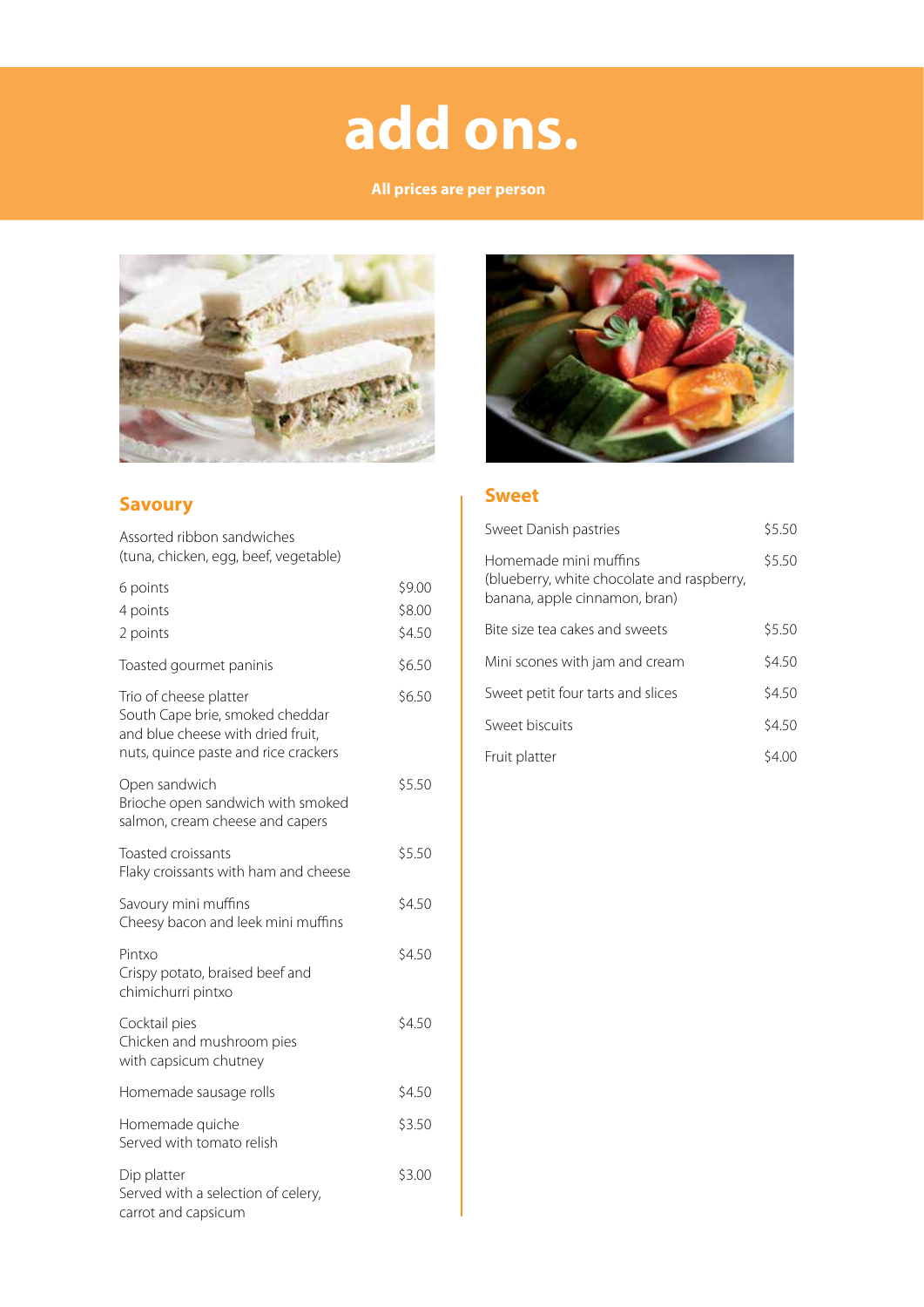## **other considerations.**







With extensive health and fitness facilities, two championship golf courses, numerous golf coaches and on site restaurant and bar, Sandhurst is perfectly suited to deliver your event's specific objectives.



Reward your staff and encourage team bonding with a driving range golf clinic or 3 to 6 holes of on-course tuition. Suitable for beginners to experience golfers.



Get your group up on their feet with activities ranging from yoga, basketball and Cardio Tennis to swimming, soccer and group fitness classes.



Add casual drinks and nibbles after your meeting. With private bar spaces, beverage packages, bar tabs and extensive selections of drink and canapé options, help your delegates wind down.

#### **Hot drinks**

| Tea           | from $$3.40$ |
|---------------|--------------|
| Coffee        | from \$4.05  |
| Hot chocolate | from \$4.00  |

#### **Soft drink and juices**

| Post mix glass | from $$3.60$ |
|----------------|--------------|
| Juice          | from \$3.90  |

#### **Tap beer**

| Carlton Draught pot | \$4.85 |
|---------------------|--------|
| Cascade Light pot   | \$4.65 |

#### **Bar arrangements**

#### **Bottled beers and mixers**

| Crown Lager           | \$7.80      |
|-----------------------|-------------|
| Corona                | \$8.10      |
| Cascade Premium Light | \$4.75      |
| Pure Blonde           | \$7.50      |
| Premix cans           | from \$8.70 |

#### **House wines**

| Shiraz          | \$8 | \$28 |
|-----------------|-----|------|
| Chardonnay      | \$8 | \$28 |
| Sauvignon Blanc | \$8 | \$28 |
| Sparking        | \$8 | \$28 |
| Moscato         | ς8  | \$26 |

#### **Spirits**

| A large selection of basic and |          |
|--------------------------------|----------|
| premium spirits is available   |          |
| <b>Basic spirits</b>           | from \$8 |

*All prices are current as of June 2016 and may change without notice*